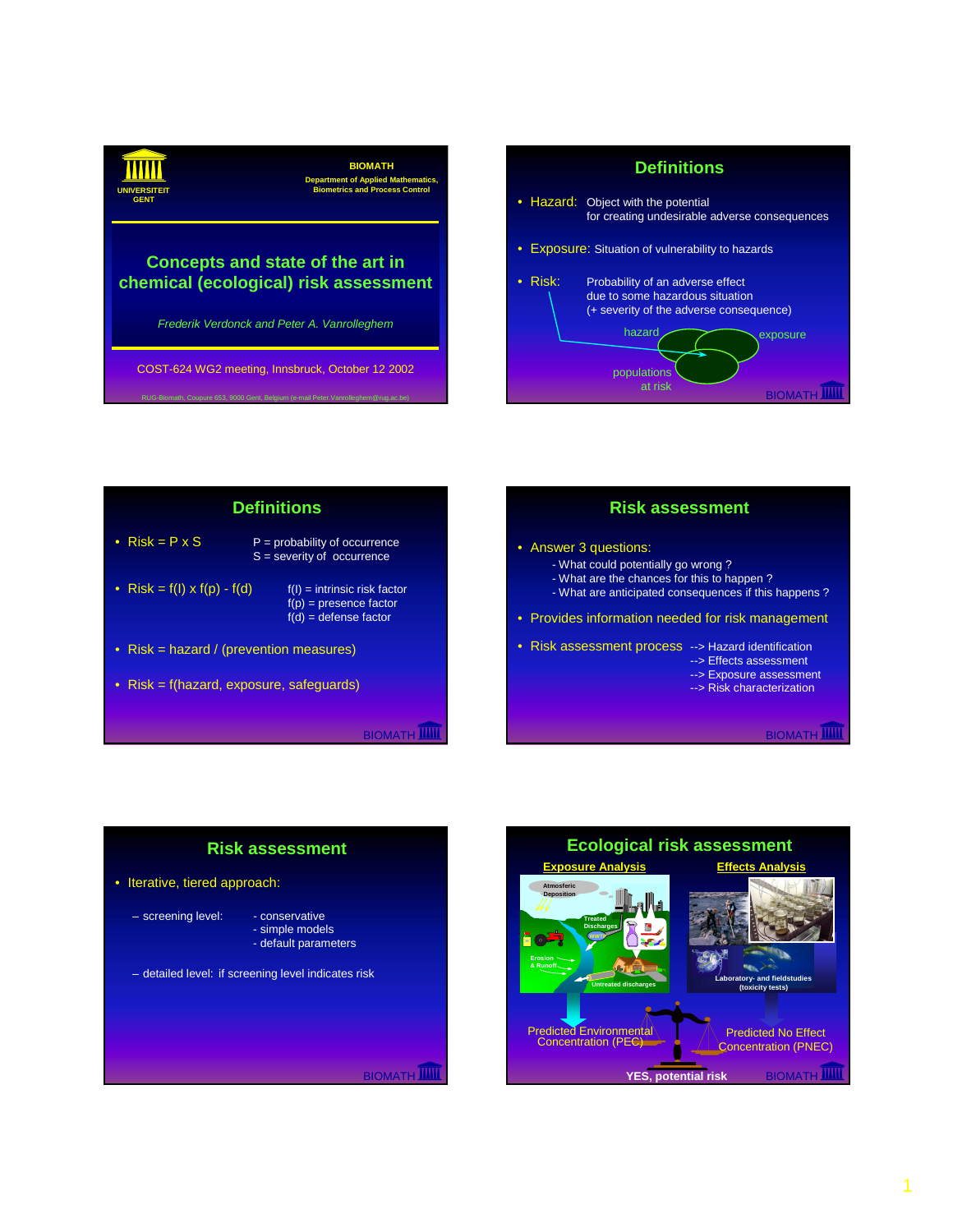## **I: Hazard identification**

- Qualitative assessment of contaminant sources - list of contaminants present
- Identification of principal hazards
- Design of sampling/analysis program
- Collection/analysis of environmental samples
- Recording/reporting of lab results
- Selection criteria:
	- positively detected in at least one sample
	- detected significantly higher levels than blank/background
	- historically associated with the situation
	- daughter chemicals are found (biodegradation products)

**BIOMATH IIIII** 

# **BIOMATH II: Effects evaluation** = Estimation of the relationship between dose/level of exposure to a substance and the incidence/severity of an effect – NOAEL: no observed adverse effect level – LOAEL: lowest observed adverse effect level NOAEL < LOAEL  $- LC_{10}$ , LC<sub>50</sub>, LC<sub>90</sub>: percentage lethal concentration

# **III: Exposure evaluation**

=

Estimation of the magnitude of actual/potential receptor exposures to environmental contaminants, the frequency/duration of these exposures, the nature/size of the population potentially at risk and the pathways by which PAR may be exposed

physical/chemical properties of the contaminant ==> chemical distribution, intake, metabolism, excretion, residence time, half-life, breakdown to ...

**BIOMATH** 

# **III: Exposure evaluation**

- Modelling fate and behaviour
	- transport
	- transformation, degradation and decay
	- cross-media transfers (sorption, volatilization, …)
	- biological uptake/bio-accumulation

*MANY MODELS OF DIFFERENT COMPLEXITY*

**BIOMATH** 

## **III. Exposure evaluation**

• current methods: multimedia fate models = chemical partitioning + decay in generic 'unit world'



- no uncertainty - no spatial variability no temporal variability low accuracy (factor 1000)

# **IV. Risk characterization**

=

Estimation of the probable incidence of adverse impacts to potential receptors under a set of exposure conditions that are associated with a hazard situation

 $EcoRisk = \frac{exposure conc. or estimated daily dose}{benchmark ecotoxicity parameter (e.g. LC<sub>50</sub>)}$ 

to be compared with critical value: 1

BIOMATH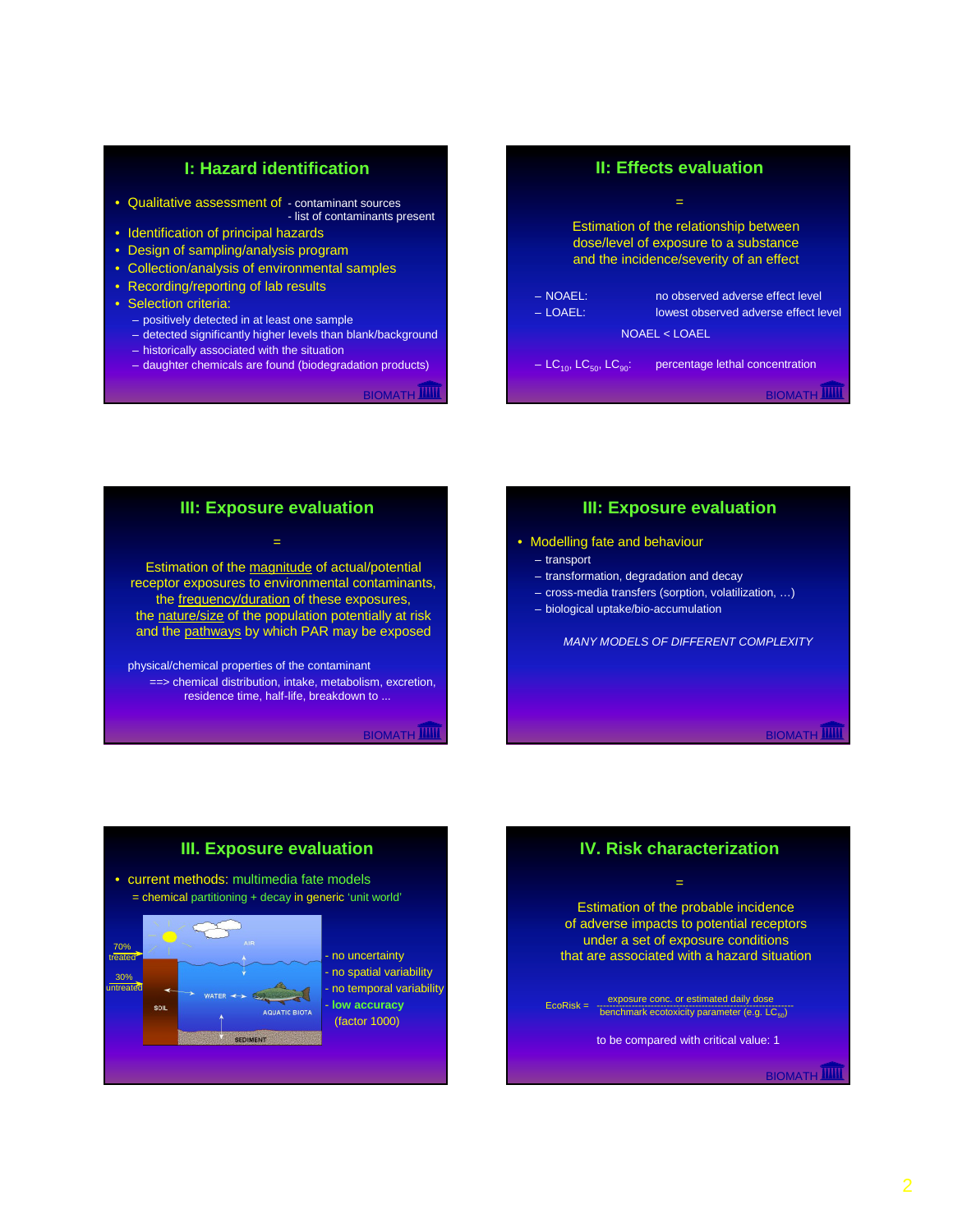# **Drawbacks of current ERA**

- These screening risk analysis approaches are:
	- conservative because of safety factors, worst cases
	- not so realistic & transparant
	- don't stimulate further research
	- don't distinguish between uncertainty and variability
	- risk should be a probability instead of yes/no result
- **>> Use of more probabilistic approaches**

**BIOMATH** 

## **Probabilistic Risk Assessment**

• Originated in the nuclear industry

Risk (consequence/time)

= frequency (event/time) x magnitude (consequence/event)

• Accidents, events, failures, NOT: continuous exposure

**BIOMATH** 



- extrapolation from test species to ecological/human effects
- mixtures of toxicants ?
- background concentration
- sampling errors lead to data uncertainty **ELOMATH**





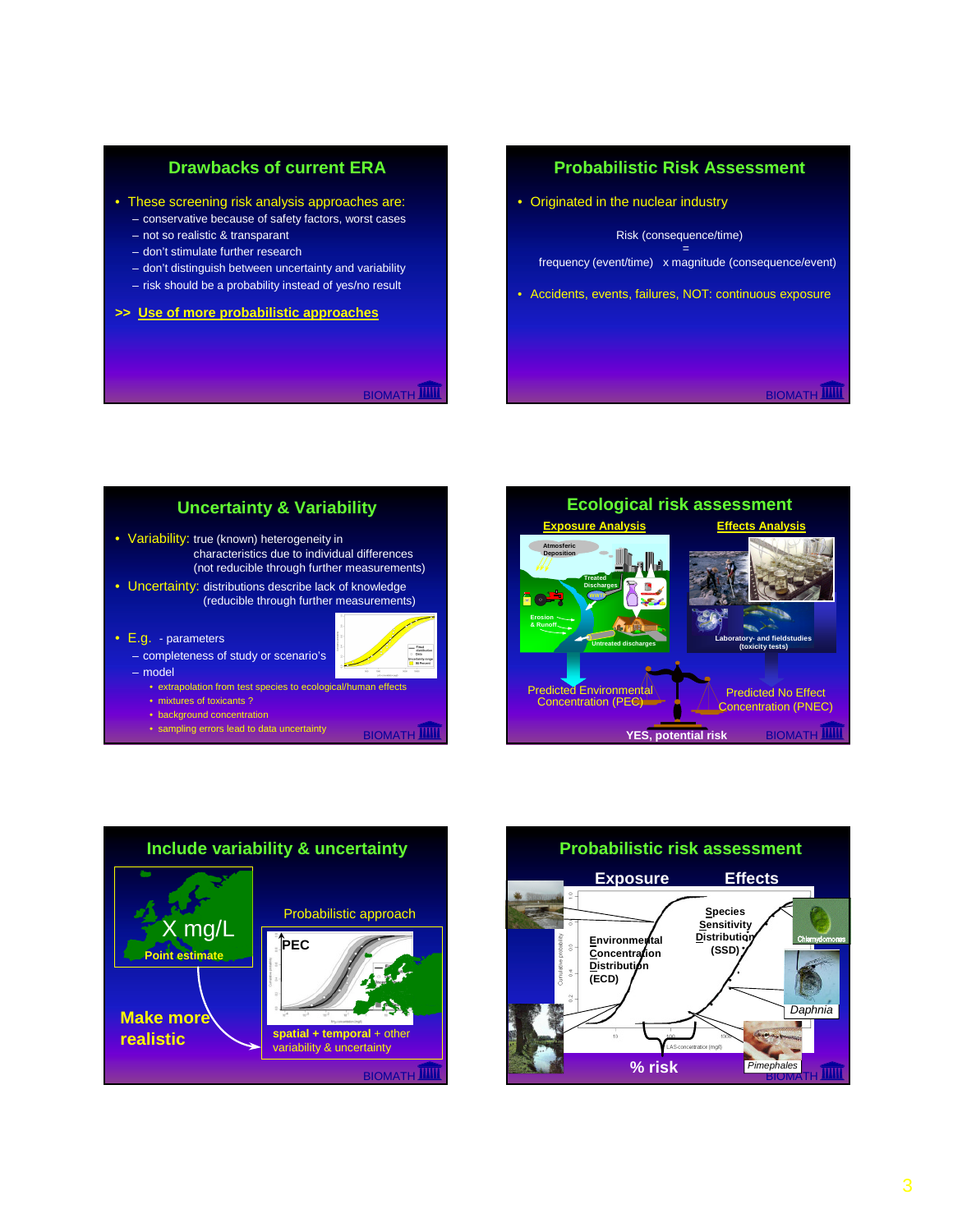

# BIOMATH<sup>III</sup> **Ecological risk calculation** • RISK = ECD / SSD = quotient of 2 random variables ⇒ percentage or probability measure for the risk • Definition: « Probability that the Environmental Concentration (EC) exceeds the **Species Sensitivity (SS)** »  $Risk = P(EC > SS)$